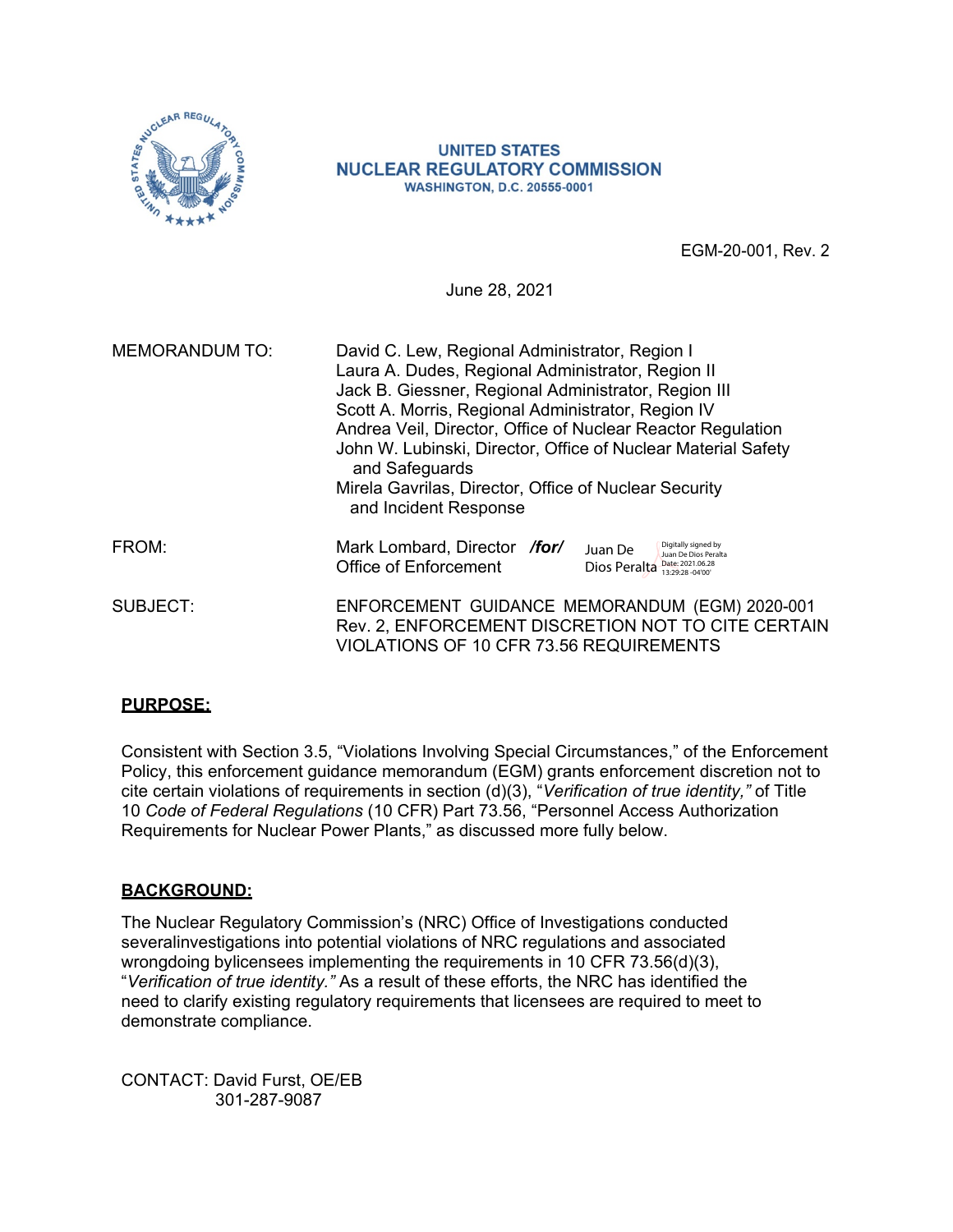10 CFR 73.56(d)(3), states, that "Licensees, applicants, and contractors or vendors shall verify the true identity of an individual who is applying for unescorted access (UA) or unescorted access authorization (UAA) in order to ensure that the applicant is the person that he or she has claimed to be. At a minimum, licensees, applicants, and contractors or vendors shall validate that the social security number that the individual has provided is his or hers, and, in the case of foreign nationals, validate the claimed non-immigration status that the individual has provided is correct. In addition, licensees and applicants shall also determine whether the results of the fingerprinting required under 10 CFR 73.57 confirm the individual's claimed identity, if such results are available.

The general performance objective of 10 CFR 73.56 is to provide high assurance that the individuals subject to 10 CFR 73.56 are trustworthy and reliable. The requirements in 10 CFR 73.56(d)(3) impose an obligation on licensees to verify the "true identity" of individuals applying for UA or UAA. As part of this obligation, licensees must take steps to validate that the social security number provided by an individual is, in fact, his or her social security number. The term "validate" is not defined in the regulations. However, the Commission addressed its understanding of this term in the Power Reactor Security Requirements Proposed Rule issued for public comment on October 26, 2006. In discussing the proposed requirements in 10 CFR 73.56(d)(3), the Commission stated that the term "validation" would be used to indicate that licensees, applicants, and contractors or vendors would be required to take steps to access information in addition to that provided by the individual from other reliable sources to ensure that the personal identifying information the individual has provided to the licensee is authentic (71 FR 62664, 62747 (Oct. 26, 2006)). The Commission went on to say that this validation of social security numbers could be accomplished through a variety of means, including accessing information from Federal Government databases or comparing the social security number provided by the individual to the social security number included in a credit history report or other reliable source of information. As noted above, the regulatory language does not define the term validate or set forth a prescriptive process for validating an individual's social security number. However, the Commission did establish the principle that licensees must take affirmative steps to validate the authenticity of an individual's social security number.

The same principle that applies to the validation of an applicant's social security number applies to the validation of an applicant's non-immigration status. Accordingly, licensees must take reasonable steps to access reliable, independent sources of information, in addition to the information provided by the applicant, to verify the applicant's claimed nonimmigration status. This can be accomplished by accessing appropriate Federal Government databases, e.g., Department of Homeland Security United States (US) Citizenship and Immigration Services (DHS-USCIS) Systematic Alien Verification for Entitlements (SAVE) database or following the guidance to which licensees commit in section 7.3.a.2 of the Nuclear Energy Institute's guidance document NEI 03-01, "Nuclear Power Plant Access Authorization Program," Rev. 3.

An applicant's non-immigration status directly impacts the types of work activities that an applicant is legally permitted to perform while in the U.S. The regulatory requirement in 10 CFR 73.56(d)(3) is for the licensee to validate that the applicant's claimed non-immigration status is correct. Determining that an applicant has a valid visa is a necessary first step in the validation process. However, licensees must take additional steps to determine the non- immigration status of applicants seeking UA or UAA, including that the applicants are legally authorized to carry out the activities for which UA or UAA is sought in accordance with the regulatory requirements associated with their visa, e.g., work visa or tourist visa, issued to them for entry into the U.S.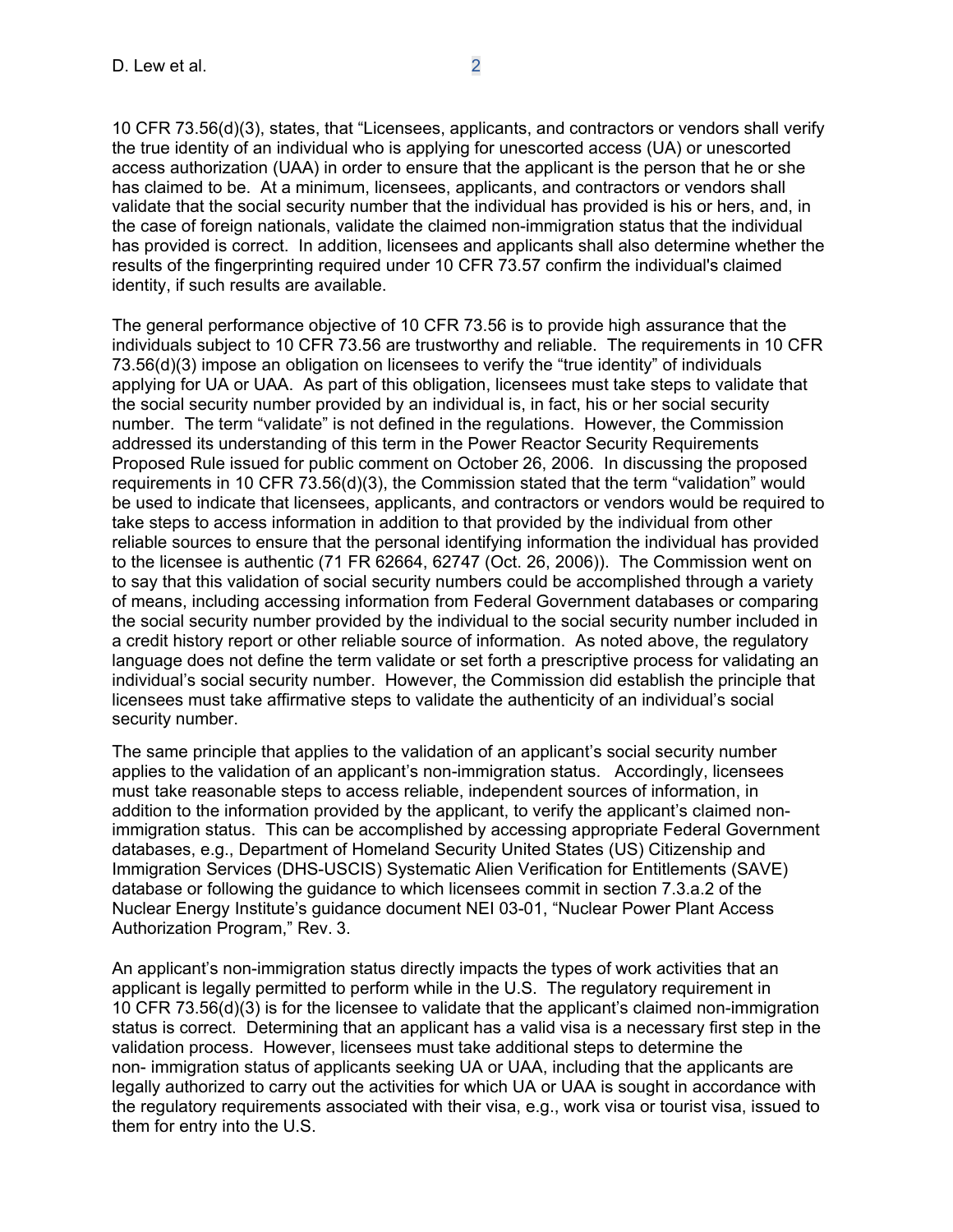Licensee access authorization (AA) documents, i.e., Personal History Questionnaire, provide important, relevant information to the licensee in determining trustworthiness and reliability. However, sole use of these documents does not in and of itself provide an independent means of validating the individual's claimed non-immigration status.

## **DISCUSSION:**

Based on a review of the regulatory requirements and corresponding regulatory guidance, the NRC has developed information indicating a potential generic issue regarding the means by which licensees validate "true identity" in accordance with 10 CFR 73.56(d)(3) and the effectiveness of NRC's oversight of this requirement. Recently, the Office of Enforcement has become aware that NRC Inspection Procedure (IP) 71130.01, "Access Authorization," lacks the requisite clarity with which inspectors are required to verify that licensees take the necessary steps to obtain sufficient information to determine the true identity of applicants for UA and UAA. A reevaluation of current UA holders is not expected as a result of this issue. However, moving forward, a change to the UA and UAA processes should be implemented for subsequent AA evaluations.

## **ACTIONS:**

### Basis for Granting Enforcement Discretion

Based on the lack of clear and objective NRC inspection criteria associated with inspecting licensees AA programs as they relate to these requirements, coupled with upcoming guidance enhancements to reinforce compliance, exercising enforcement discretion not to cite violations is a prudent, interim course of action.

#### Immediate Actions

In accordance with Section 3.5, "Violations Involving Special Circumstances," of the NRC Enforcement Policy, the agency will exercise enforcement discretion and will not cite NRC licensees for past or future violations of 10 CFR 73.56(d)(3), as specifically described in this memorandum until its expiration date.

Use of this EGM must be brought to an enforcement panel (modified panel is allowed if all offices agree) and dispositioned in accordance with enforcement panel processes. Violations for which such enforcement discretion is exercised *do* require the assignment of an enforcement-action tracking number to document enforcement discretion. Letters documenting the use of enforcement discretion under this EGM will follow the normal process and include "AND EXERCISE OF DISCRETION" in the subject line, with OE on distribution.

Associated individual actions for each case will be dispositioned in accordance with section 4.0 "Enforcement Actions Involving Individuals" of the Enforcement Policy. It should be noted that any individual action associated with a foreign national will be coordinated with the Office of International Programs prior to issuance of final action.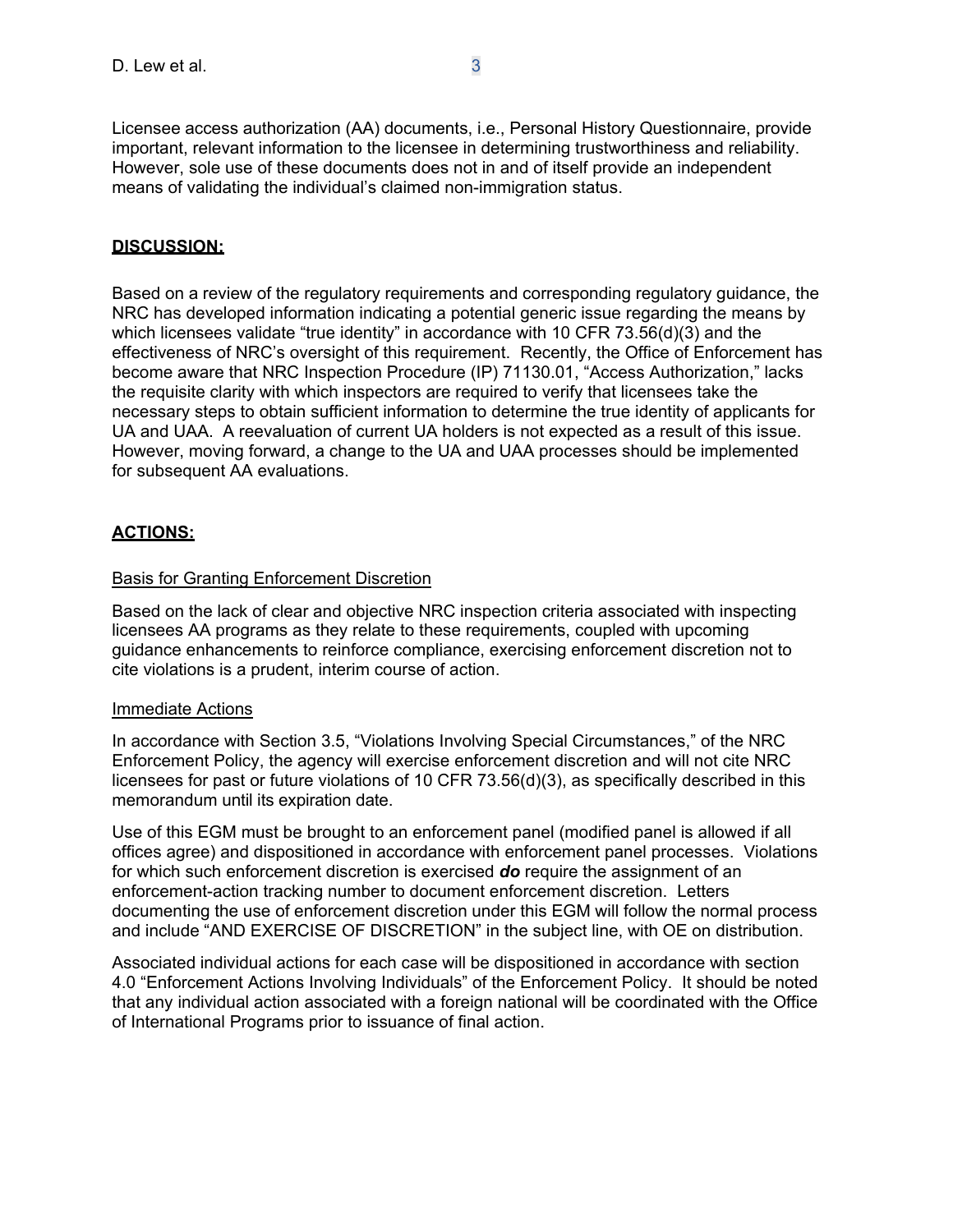# Long-Term Actions

The Office of Nuclear Security and Incident Response (NSIR) will (1) clarify the approach for complying with 10 CFR 73.56(d)(3), and (2) update applicable inspection guidance accordingly. To ensure this matter is broadly understood by the nuclear industry, NSIR will also develop and issue regulatory guidance or a generic communication product to notify NRC licensees the means by which "true identity" must be validated in accordance with 10 CFR 73.56(d)(3) requirements.

# **EXPIRATION:**

This EGM will remain in effect until June 30, 2023.